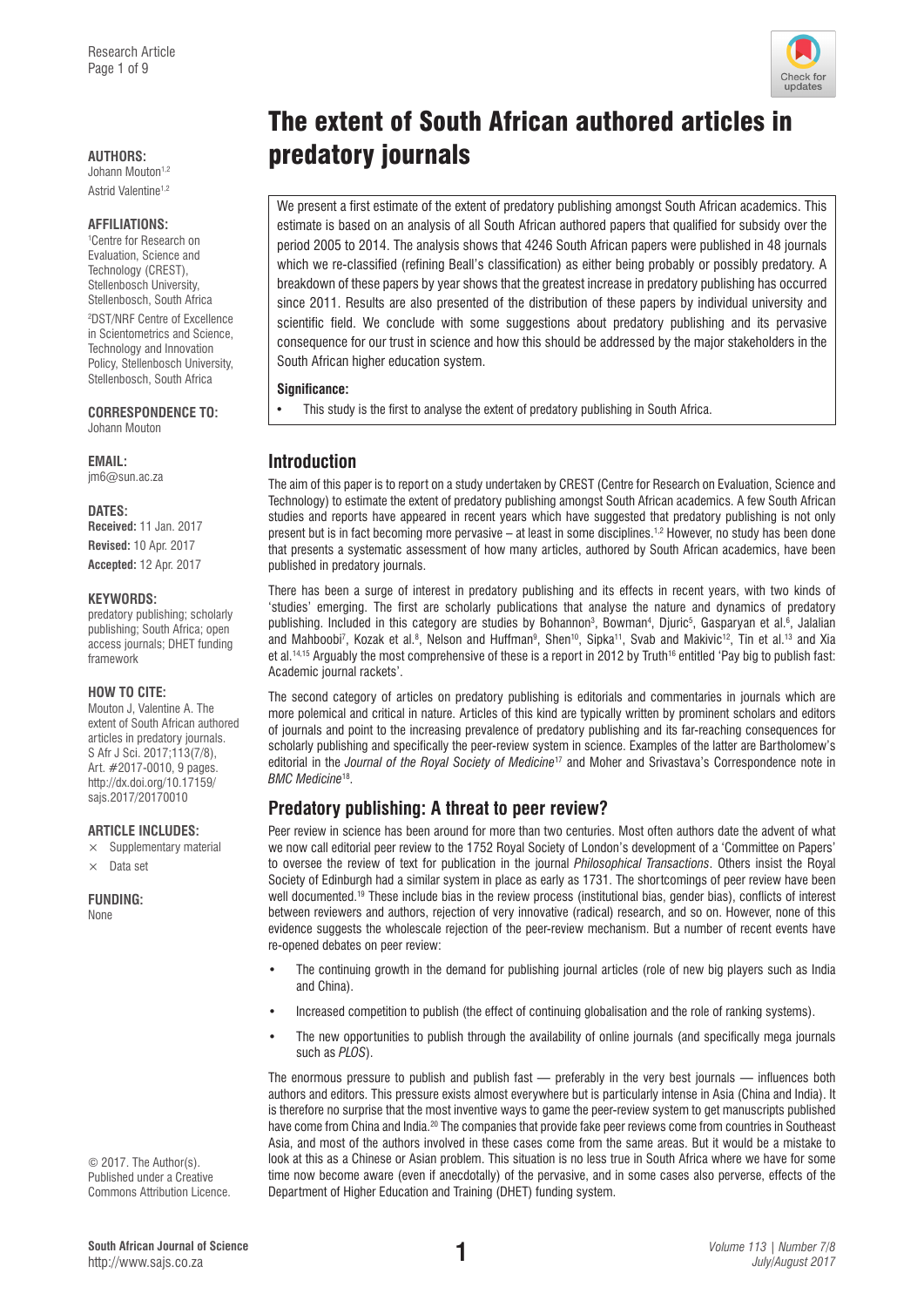Although there is now widespread awareness, and presumably also knowledge, of what predatory publishing is, it is still important to have a clear understanding of what is meant by predatory publishing and how it is defined.

## *What is predatory publishing?*

The term 'predatory publishing' is usually attributed to Jeffrey Beall – a librarian at the University of Colorado in Denver (USA). Beall, who was until recently regarded as the unofficial 'watchdog' of predatory publishing, administered a website entitled 'Scholarly Open Access: Critical analysis of scholarly open-access publishing'. This website was rather abruptly closed on 17 January 2017. It is only very recently that Beall broke his silence on the closure of the website.<sup>21</sup>

In his first major publication on the topic published in *Nature* in 2012, Beall provided a first description of what is meant by predatory publishing<sup>22</sup>:

> *Then came predatory publishers, which publish counterfeit journals to exploit the open-access model in which the author pays. These predatory publishers are dishonest and lack transparency. They aim to dupe researchers, especially those inexperienced in scholarly communication. They set up websites that closely resemble those of legitimate online publishers, and publish journals of questionable and downright low quality. Many purport to be headquartered in the United States, United Kingdom, Canada or Australia but really hail from Pakistan, India or Nigeria. Some predatory publishers spam researchers, soliciting manuscripts but failing to mention the required author fee.*

Beall uses the term 'predatory' to refer to journals that 'prey' on (often unsuspecting and often young) scholars to submit their manuscripts for the sole purpose of making money from these scholars. In this process, normal good editorial and review processes are violated or suspended.

Because these journals typically do not undertake any peer review (or very superficial peer review), they are thus able to accept large numbers of manuscripts within very short turnaround times and hence make their money through high volume. Beall's point is that predatory journals and publishers are in the business of defrauding scientists and scholars.

Even though Beall's listing is relatively new, there have already been a number of contestations around whether his classification of specific journals are in fact correct. He has also been criticised by a small number of scholars for his methodology and subsequent classification of predatory journals.23,24 Many of these critics make the obvious point that one needs to distinguish between journals that do not adhere to good and ethical practices of publishing (including editorial and review practices) and journals (and publishers) that deliberately intend to defraud the scholarly publishing process for the purpose of making money. As part of the latter process, such journals (for which we also use the term 'predatory') typically engage in a range of practices (summarised below) that have the same characteristics as poor and 'sloppy' journals (the first category), but to a greater extent. As we argue below, the intention to deceive and defraud by these predatory journals is very evident in the use of fake journal metrics, excessive acceptance rates and extremely short turnaround times. We also argue that a very credible indicator of what constitutes predatory practices (as opposed to simply poor publishing practices) is evidenced by the exponential growth – especially in recent years – of the number of papers accepted and published by these journals.

In our study we did not take Beall's classification at face value but undertook a more in-depth assessment of the journals – tagged by him as predatory – in which South African authored papers have been published. We summarise what we mean when scholars refer to predatory journals and or predatory publishing in Table 1, where we compare the criteria or rules that we believe apply to standard (and ethical) scholarly publishing practices and those that are found in predatory publishing.

In the remainder of the paper we report on the results and consequences of our analysis of predatory publishing in South Africa.

| Category                                    | <b>Standard publishing practice</b>                                                                                                                                 | <b>Predatory publishing</b>                                                                                                                                                                                                                                                                                                                                                                        |  |  |  |  |
|---------------------------------------------|---------------------------------------------------------------------------------------------------------------------------------------------------------------------|----------------------------------------------------------------------------------------------------------------------------------------------------------------------------------------------------------------------------------------------------------------------------------------------------------------------------------------------------------------------------------------------------|--|--|--|--|
| <b>Business model</b>                       | Legitimate scholarly journals do not exist solely for profit                                                                                                        | Predatory journals are open-access journals that exist for the sole<br>purpose of making a profit                                                                                                                                                                                                                                                                                                  |  |  |  |  |
| Origin of papers                            | Authors usually submit manuscripts to journals of their own accord                                                                                                  | Predatory journals typically solicit manuscripts by spamming<br>researchers (especially using their Yahoo and Gmail accounts)                                                                                                                                                                                                                                                                      |  |  |  |  |
| Journal titles                              | Legitimate journals usually have field- and discipline-appropriate<br>titles                                                                                        | Predatory journals often have bizarrely broad titles (e.g. the Global<br>Journal of Advanced Research) or titles with disjointed scopes (e.g.<br>the Journal of Economics and Engineering)                                                                                                                                                                                                         |  |  |  |  |
| Time to publication                         | Publication lag time is often correlated with the status of the<br>journal (with the best journals taking more time to get to production<br>because of high demand) | These journals boast extremely rapid (and unrealistic) response<br>(review) and publication times. They often also publish extremely<br>high numbers of papers per year. This is arguably one of the best<br>indicators of whether a journal is predatory or not as it speaks to the<br>capacity of any editor to handle literally hundreds of submissions<br>per year through proper peer review. |  |  |  |  |
| Journal metrics                             | Journals indexed in Web of Science and Elsevier Scopus have well-<br>defined and transparent impact factor values                                                   | These journals boast extraordinary and often fake journal impact<br>factors as well as false claims about where the journal is indexed                                                                                                                                                                                                                                                             |  |  |  |  |
| Peer review (stature of<br>editorial board) | Legitimate journals have editorial procedures and editorial boards<br>that properly oversee the process of peer review                                              | Predatory journals very often have fake editorial boards or - at best -<br>editorial boards that consist of a small number of individuals from the<br>same organisation or country. They often enlist members of editorial<br>boards who are not experts in the field. They also often include<br>scholars on an editorial board without their knowledge or permission.                            |  |  |  |  |
| Contact information                         | Legitimate journals provide accurate and appropriate contact<br>information about their journal and editorial board                                                 | Predatory journals often list false or insufficient contact information,<br>including contact information that does not clearly state the<br>headquarters location or misrepresents the headquarters location<br>(e.g. through the use of addresses that are actually mail drops)                                                                                                                  |  |  |  |  |

**Table 1:** Comparing the characteristics of good practice in scholarly publishing with those of predatory publishing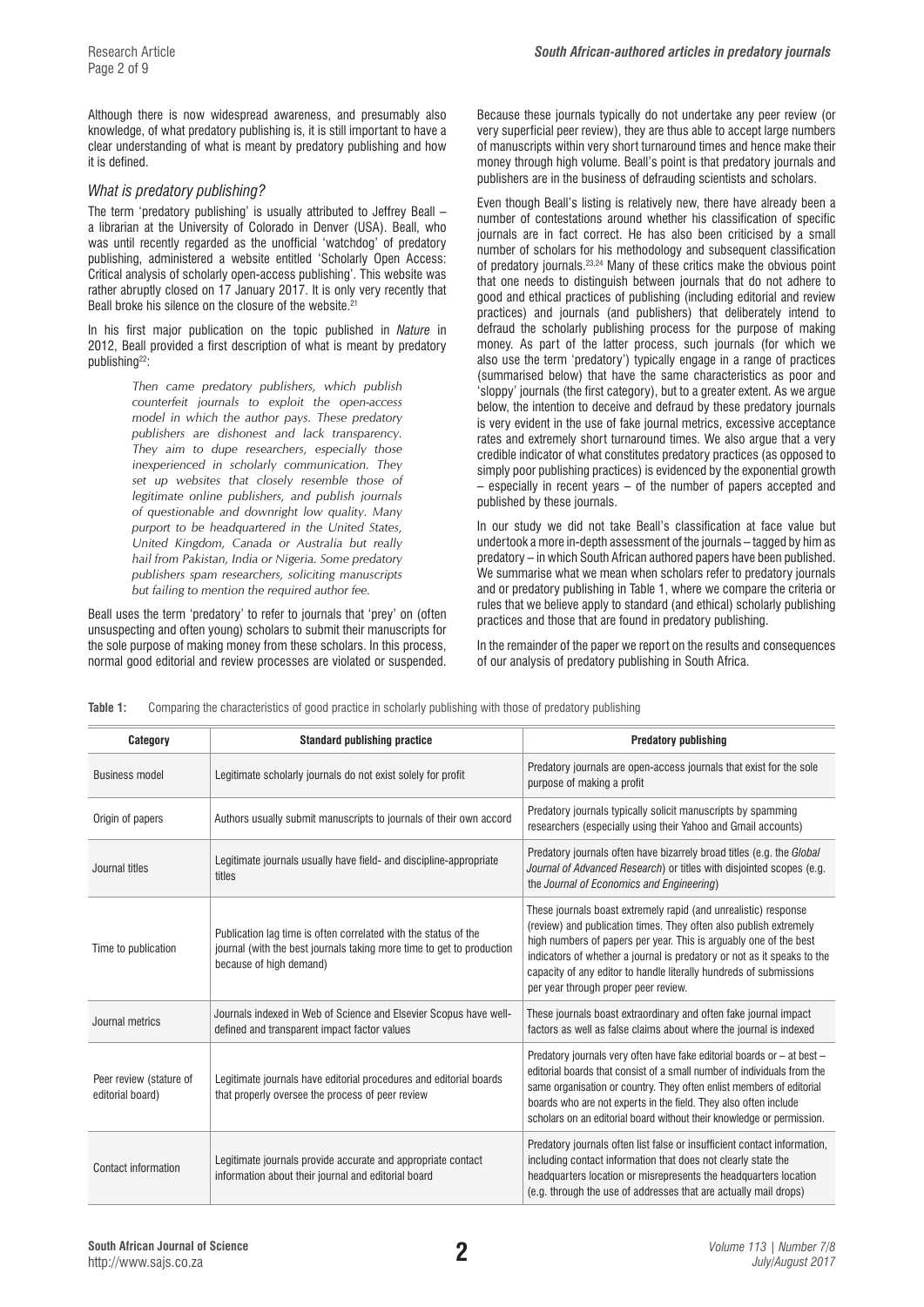# **Methodology**

The source for our analysis is CREST's proprietary database – SA Knowledgebase – that contains a list of all South African publications (articles, books, book chapters and conference proceedings) that have been submitted for funding to the DHET for the period 2005 to 2014. This database contains information about 116 373 papers authored or coauthored by South African academics in 8060 journals that are recognised by DHET for subsidy purposes. The database contains information about the authors, their institutional affiliations, journal title, publication year, the list in which the journal was indexed (Web of Science, IBSS or DHETaccredited journals) and the subject category of scientific field/ discipline (linked to the journal). In order to conduct the analysis for this paper, we consulted Beall's list on predatory journals and predatory publishers and tagged journals in our database if belonging to either.

It is important to emphasise that Beall maintained two lists: a list of standalone predatory journal titles (1220 titles at the time of writing this paper) and a list of predatory publishers. Since the closure of Beall's website, these lists have now been archived elsewhere.<sup>25</sup> The former list is simply a list of individual journals which, according to Beall, are predatory journals. For some of these he provided additional information in support of his judgement. The latter – a list of journal (and sometimes also book and proceedings) publishers – is much more comprehensive but at the same time arguably less reliable. In this instance, Beall usually argued that a particular publishing house (such as Academic Journals or OMICS) has a demonstrated history of publishing questionable journal titles. Because of this history, all journal titles listed by the publisher are hence regarded as being predatory journals. We estimate that there were just over 900 active publishers on Beall's list at the time of writing this paper. If one sums the number of journals listed under these publishers, the number comes to a staggering  $23\,400+$  titles. But as we argue below, it is not always clear that every one of these journal titles should be 'tagged' as predatory.

If we take Beall's list as our point of departure, we have 57 journal titles in which 4245 South African authored papers have appeared between 2005 and 2014. We assessed each of these 57 titles and subsequently assigned each of the titles to four categories:

- 1. Not predatory: In these cases we believe that Beall is simply wrong in his classification of the journal.
- 2. Strong evidence for predatory: In these cases we concur with Beall's classification.
- 3. Weak evidence for predatory: In these cases we found some evidence that the journal might be a predatory journal, but do not think the evidence is strong enough to make a definitive judgement.
- 4. Insufficient evidence: In these cases we simply could not find any pertinent evidence to make a judgement either way. If one assumes that the 'burden of proof' in this case is on the 'assessor', these journals should probably be tagged as 'not predatory' – at least for the time being.

Before presenting further detailed results, we elaborate on our categorisation.

# *Not predatory*

First, there are clear-cut cases in which Beall has incorrectly 'tagged' a journal as being 'predatory'. Arguably the best case is Beall's inclusion of the *International Journal of Electrochemical Science* as a predatory journal. When asked in January 2014 why he classified this journal as predatory, Beall responded that the journal had lost its impact factor in Thomson Reuters Journal Citation Reports in 2012.26 From this exchange it seems that one of the reasons for including the journal on his list was because Beall discovered that it was 'suppressed by Thomson Reuters in 2012'. However, the current information on the Journal Citation Reports web page reports citation data and specifically journal ranking data for this journal every year since 2013. It is simply the case that Thomson Reuters decided not to report on the journal citation profile in 2012. However, it is in fact standard bibliometric practice by Thomson Reuter's Web of Science to omit citation profile information when a particular journal does not

record a minimum number of citations during a particular year. It certainly should not be interpreted as some fraudulent practice on the part of the journal itself (and Beall should have known this).

We also do not believe that the *Journal of Animal and Plant Sciences,*  which has been published by the Biosciences Unit of F.a.C.T Ltd, Nairobi (Kenya) since 2002, is predatory. There is another journal with the same name which has been published in Pakistan since 1991, but we do not see any evidence that this is a case of hijacking.<sup>27</sup> The Pakistani journal does not list the name of its editor (which is taken as evidence by Beall of a predatory journal), but for the remainder we could not find evidence of it being predatory.

Similarly, we could not find any evidence that *Mathematical and Computational Applications* is a predatory journal. On the contrary, it seems to be a well-established journal in a number of European countries and is published by the Multidisciplinary Digital Publishing Institute – an academic open-access publisher with headquarters in Basel, Switzerland.

#### *Distinction between weak and strong evidence for predatory*

Based on our inspection of the remaining 47 titles, we argue that it is not always a clear-cut and unambiguous decision whether a journal is in fact a predatory journal. More investigation and a more precise 'scoring' or 'assessment' system whereby suspected predatory journals are subjected to rigorous scrutiny is needed. One way to do this would be to take the current criteria for identifying predatory journals (Table 1) and develop a set of operational rules according to which suspected journals could be assessed. In this study, we used three sources of evidence: (1) Beall's blogs on specific journals; (2) scholarly journals that refer to specific journals or publishers; and (3) our own case-by-case inspection.

As to the first source of evidence, Beall often made specific blog entries in which he discussed why he had categorised a specific journal as predatory. Where we could find such blog entries (there were not entries for all the predatory titles), we looked at the evidence and if we concurred with his assessment, we classified such a journal as predatory with strong evidence. We believe that these entries constitute 'strong' evidence because most of these entries are first-hand reports from authors who have been the 'victims' of these journals. They can rightly be accepted as first-hand qualitative evidence of instances of fraudulent practices. One example refers to a journal – the *African Journal of Business Management* – in which South African authors have published quite prodigiously. Beall had an extensive blog on this journal.<sup>24</sup> He described a scam involving the review process as follows:

> *An author submitting a paper was asked to provide the names and email addresses of two potential reviewers. Some authors reportedly abused this process and created two fake identities, along with two new email addresses, submitting these names and emails as the two reviewers. Not surprisingly, these bogus reviewers praised the papers they reviewed, and the papers were published in the journal. Eventually some began to learn of and reveal the scam.*

As to the second type of evidence, there are a number of scholarly studies in which specific 'case' investigations have been made of specific journals.<sup>13,16</sup> Again, our approach was to look at these studies and then make a judgement on whether the evidence supports the classification of a specific journal or publisher as being predatory.

The final source of evidence was our own inspection of each of the journal titles. And in this case, we looked for the following 'indicators' that the journal is predatory:

- 1. Incompleteness or inaccuracy of information on the members of the editorial board
- 2. Fake claims about indexing of the journal or journal impact factor
- 3. Growth in the number of papers accepted for publication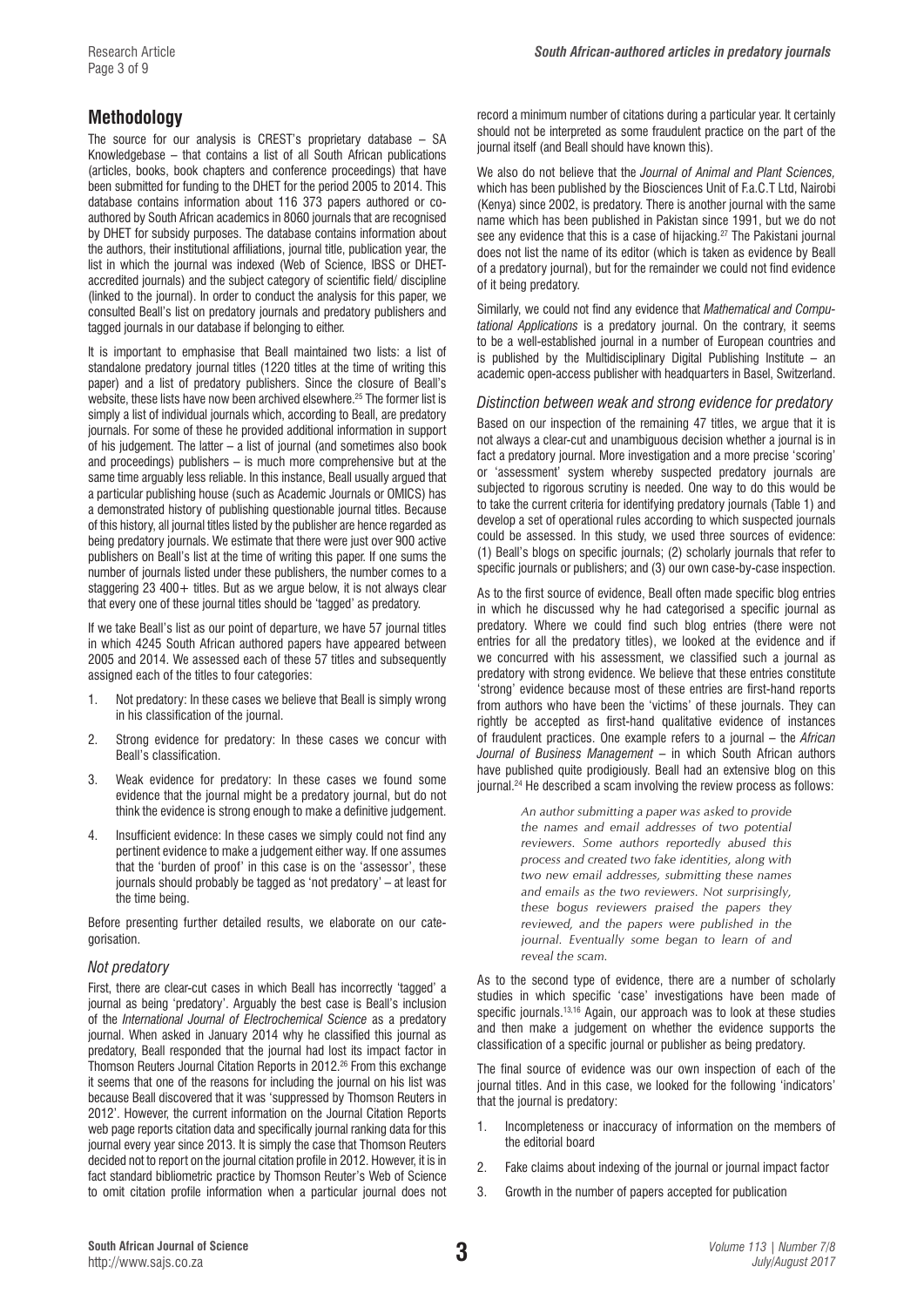It is important to emphasise that we would typically attempt to find evidence of at least two of the indicators referred to above. We accept that the first indicator, if taken on its own, would at best point to poor or sloppy editorial practices. We, therefore, did not take the first indicator (incomplete or inaccurate editorial board information) on its own as constituting sufficient evidence to make a judgement about the journal's predatory 'status'. The second indicator – making fake claims – was taken to be a much stronger indicator. We believe making false claims about journal metrics is a deliberate act on the part of the editor or publisher to deceive and should not be dismissed as mere ignorance on their part. We give some examples of how these criteria were applied.

Information provided by the *African Journal of Pharmacy and Pharmacology*  on their editors is suspect to say the least. The information on the editor, Himanshu K. Gupta, does not correspond to the link to his name. Himanshu K. Gupta is listed as affiliated to the Department of Pharmacy Practice at the University of Toledo. But when one follows the link to his name, it takes one to the Ministry of Defence Government of India, Department of Nuclear Medicine in New Delhi. Another editor listed is Shreesh Kumar Ojha. She is listed as being with the University of Arizona, but the link to her name takes you to the United Arab Emirates University, Department of Pharmacology and Therapeutics, Al Ain, United Arab Emirates. We could not find her name on the staff list of the University of Arizona.

Three of the journals represented in our list (all from Kamla-Raj Publishers) – the *International Journal of Education Sciences,* the *Journal of Human Ecology* and the *Journal of Social Sciences –* are examples of blatant false claims in regard to the members of their editorial boards. For example, Prof. Kenneth Kennedy who is listed as an editorial member of the *Journal of Human Ecology* died in 2014 and Prof. Richard Brown who is listed as an editorial member of the *Journal of Social Sciences* died in 2003. Another telltale sign of predatory publishing is the overlap in the names of editorial board members across various predatory journals. Dr Bryan Hiebert who is listed as an editorial member of the *International Journal of Education Sciences* is also listed as an editorial member of the *International Scholars Journal* – also identified by Beall as most likely a predatory journal. The same applies to three Nigerian academics who also appear on the editorial boards of both journals: Dr. Alfred A. Adegoke, Dr Godson C. Igborgbor and Dr Oyaziwo Aluede.

A very common example of false claims relates to claims that predatory journals make about indexing and journal impact factors. An example from our list is the *Journal of Natural Products (India).* This journal is published in India (at<http://journalofnaturalproducts.com/>) and is not to be confused with a legitimate journal with the same title which is produced by ACS or the *Natural Products Journal* which is published by the Bentham Institute. On their website, the predatory journal cites two impact factor values for 2013: 1.265, purportedly produced by a company called the [Universal](http://www.uifactor.org/Certificate.aspx?jid=496)  [Impact Factor](http://www.uifactor.org/Certificate.aspx?jid=496) and another value for the same year produced by another company called [Global Impact Factor-Institute for Information Resources.](http://journalofnaturalproducts.com/jnpabstract.html) Neither of these companies exists and so are not in the business of producing legitimate journal impact factors.

Predatory journals engage in various strategies to solicit business (most often by spamming potential authors) and publish as many papers as they can. As a result, one often sees that predatory journals record exponential increases in the number of publications over very short time frames, thereby raising the question about their capacity to undertake rigorous and appropriate peer review. The *African Journal of Business Management* is a case in point. Truth<sup>16</sup> records how the journal has expanded exponentially between 2007 and 2011:

> *In 2011 it reached a startling 13,579 pages, and has grown by some 28% in 2012. In 2010, its total volume was 4,229 pages, while in 2009 it had 997 pp., in 2008 242 pp., and in its founding year 2007, 243 pp.*

Thomson Reuters was asked in 2010 to review the *African Journal of Business Management* and finally removed the journal from its list in February 2012, some 18 months after serious questions regarding the journal's practices were submitted to the knowledge firm.

Other journals by the same publisher – [Academic Journals](http://www.academicjournals.org/) – which is based in Lagos, Nigeria exhibit similar characteristics, leading us to categorise them as 'probably predatory'. Two examples are the *African Journal of Agricultural Research* (242 papers) and the *African Journal of Biotechnology* (452 papers)*.* The *African Journal of Agricultural Research* shows on its website that it has published 5242 articles since 2006. This number translates into an average of 476 articles per year. The same applies to the *African Journal of Biotechnology* which indicates on its website that it has published 11 688 articles since it was established in 2002. This translates into an average of 780 papers per year! Both these journals currently charge between USD550 and USD650 per submitted article. Even if we work on a lower average of USD500 per submission, it means that these two journals have generated USD2.6 million and USD5.8 million in revenue, respectively, for their owners. Academic Journals currently has 111 journals in its stable.

As we have argued that the third indicator is a very 'persuasive' indicator of probable predatory practices, we present information in Table 2 that shows the huge increases in recent years in journals in which South African academics have published (we have included only those journals that we have classified as 'probable' predatory journals in which at least 100 papers appeared over the past 5 years).

| Journal                                                                                       | 2010 | 2011 | 2012 | 2013 | 2014 | <b>Total</b> |
|-----------------------------------------------------------------------------------------------|------|------|------|------|------|--------------|
| Journal of Social Sciences                                                                    | 17   | 73   | 130  | 111  | 145  | 476          |
| African Journal of Business<br>Management                                                     |      | 120  | 214  | 26   |      | 413          |
| Journal of Human Ecology                                                                      | 3    | 31   | 54   | 87   | 104  | 279          |
| <b>Corporate Ownership and Control</b>                                                        | 24   | 42   | 46   | 62   | 66   | 240          |
| International Business and<br>Economics Research Journal                                      | 13   | 21   | 39   | 80   | 77   | 230          |
| International Journal of<br><b>Educational Sciences</b>                                       |      |      | 17   | 40   | 130  | 187          |
| Anthropologist: International<br>Journal of Contemporary and<br><b>Applied Studies of Man</b> | 1    | 17   | 49   | 33   | 50   | 150          |
| Total                                                                                         | 111  | 304  | 549  | 439  | 572  |              |

**Table 2:** 'Predatory' journals with South African authored papers: 2005–2014

In all the cases there is evidence of a sudden spike in the number of South African authored papers: often between 2010 and 2011 but also between 2011 and 2012. The only case where this trend is reversed is the *African Journal of Business Management* with no publications in 2014. This can probably ascribed to the fact that this journal was removed from Thomson Reuters in 2012; it was 'exposed' as a predatory journal by Thomas<sup>2</sup> in 2015.

# **Results**

Using this fourfold classification allowed us to estimate the overall extent of predatory publishing in South Africa. For this estimate we exclude the 339 papers in the 10 journals that we have classified as being either 'not predatory' or for which we have 'insufficient evidence' to make a judgement. This leaves a total number of 3906 papers which constitute 3.4% of the total article production by South African authors over the past 10 years. The disaggregation by evidence categories is as follows: 2891 papers (or 2.5%) appeared in journals which we classified as *probably* predatory (strong supporting evidence) and 1015 (or 0.09%) appeared in journals which we classified as *possibly* predatory (weak supporting evidence). Our resultant classification of the journals is summarised in Table 3.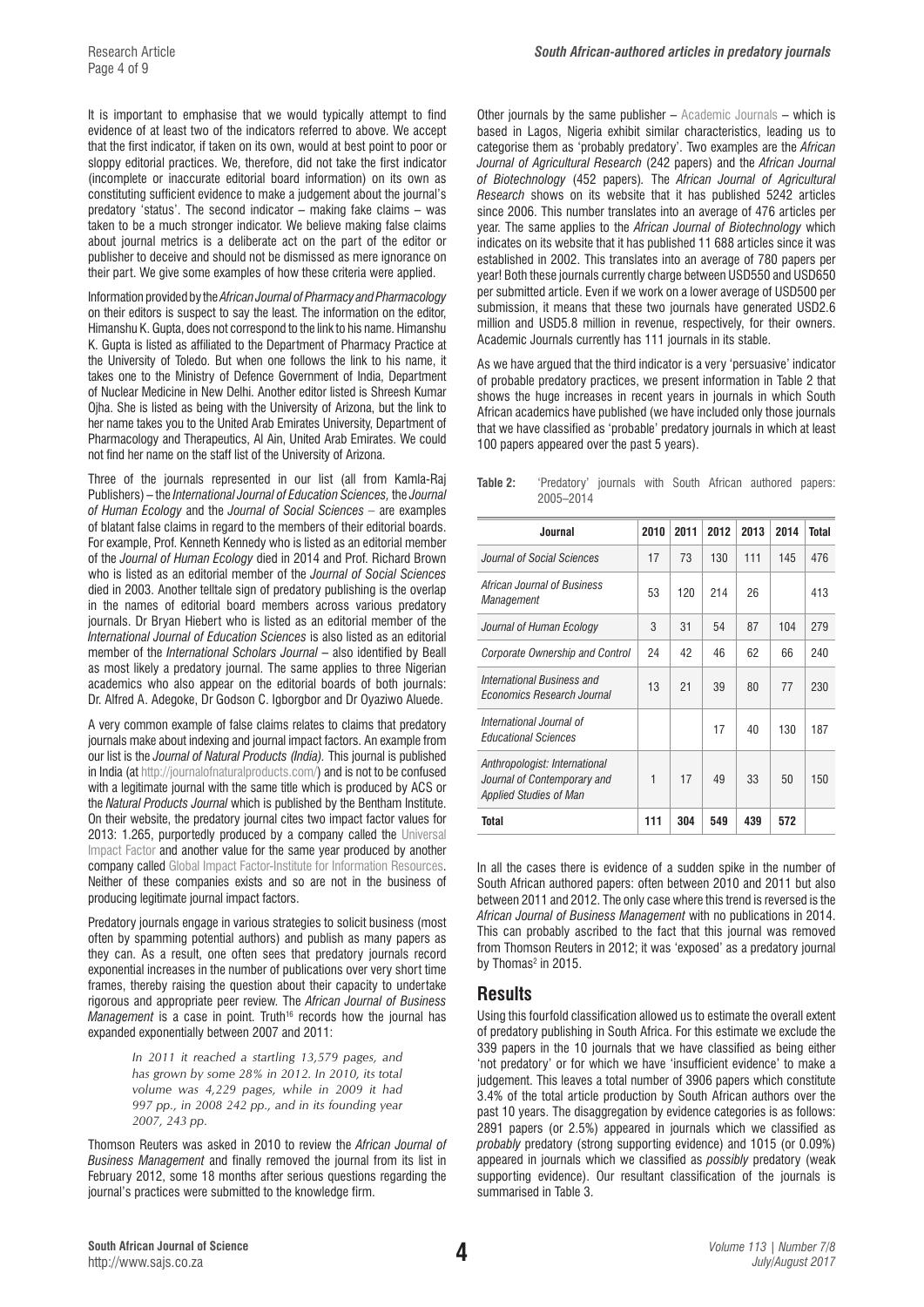**Table 3:** Classification of 'predatory' papers by journal (2005–2014)

| Journal                                                                          | Listed in<br><b>DOAJ</b> | Not<br>predatory | Insufficient<br>evidence | <b>Possibly</b><br>predatory<br>– weak<br>evidence | Probably<br>predatory<br>- strong<br>evidence | Number of<br>papers |
|----------------------------------------------------------------------------------|--------------------------|------------------|--------------------------|----------------------------------------------------|-----------------------------------------------|---------------------|
| <b>Actual Problems of Economics</b>                                              | <b>No</b>                | 9                |                          |                                                    |                                               | 9                   |
| African Journal of Agricultural Research                                         | No                       |                  |                          | 251                                                |                                               | 251                 |
| African Journal of Biotechnology                                                 | No                       |                  |                          | 472                                                |                                               | 472                 |
| African Journal of Business Management                                           | No                       |                  |                          |                                                    | 451                                           | 451                 |
| African Journal of Food Science                                                  | No                       |                  |                          | $\overline{c}$                                     |                                               | $\overline{c}$      |
| African Journal of Microbiology Research                                         | No                       |                  |                          | 105                                                |                                               | 105                 |
| African Journal of Pharmacy and Pharmacology                                     | <b>No</b>                |                  |                          | 61                                                 |                                               | 61                  |
| Aging-US                                                                         | No                       |                  |                          | 1                                                  |                                               | 1                   |
| American International Journal of Contemporary Research                          | No                       |                  |                          |                                                    | $\overline{2}$                                | $\overline{2}$      |
| Anthropologist: International Journal of Contemporary and Applied Studies of Man | No                       |                  |                          |                                                    | 180                                           | 180                 |
| Archives Des Sciences Journal                                                    | No                       |                  |                          |                                                    | 15                                            | 15                  |
| <b>Asian Journal of Chemistry</b>                                                | No                       |                  |                          |                                                    | 33                                            | 33                  |
| <b>Banks and Bank Systems</b>                                                    | <b>No</b>                |                  | 21                       |                                                    |                                               | 21                  |
| Canadian Journal of Pure and Applied Sciences                                    | Yes                      |                  |                          |                                                    | $\mathbf{1}$                                  | 1                   |
| <b>Cellular and Molecular Biology</b>                                            | No                       |                  |                          |                                                    | $\overline{2}$                                | $\overline{2}$      |
| Corporate Board: Role, Duties and Composition                                    | No                       |                  |                          |                                                    | 10                                            | 10                  |
| Corporate Ownership and Control                                                  | No                       |                  |                          |                                                    | 270                                           | 270                 |
| <b>Environmental Economics</b>                                                   | No                       |                  | 30                       |                                                    |                                               | 30                  |
| European Journal of Science and Theology                                         | No                       |                  |                          | 3                                                  |                                               | 3                   |
| European Journal of Sustainable Development                                      | Yes                      |                  |                          | 1                                                  |                                               | 1                   |
| European Scientific Journal                                                      | No                       |                  |                          | 3                                                  |                                               | 3                   |
| <b>International Business and Economics Research Journal</b>                     | Yes                      |                  |                          |                                                    | 241                                           | 241                 |
| International Journal of Advanced Computer Technology                            | <b>No</b>                |                  |                          | $\mathbf{1}$                                       |                                               | $\mathbf{1}$        |
| International Journal of Computer Applications                                   | N0                       |                  |                          | 2                                                  |                                               | 2                   |
| International Journal of Educational Sciences                                    | No                       |                  |                          |                                                    | 191                                           | 191                 |
| International Journal of Electrochemical Science                                 | No                       | 232              |                          |                                                    |                                               | 232                 |
| International Journal of Engineering and Applied Sciences                        | Yes                      |                  |                          |                                                    | $\mathbf{1}$                                  | $\mathbf{1}$        |
| International Journal of Sustainable Development                                 | No                       |                  |                          |                                                    | 14                                            | 14                  |
| <b>Investment Management and Financial Innovations</b>                           | No                       |                  | 9                        |                                                    |                                               | 9                   |
| Journal of Animal and Plant Sciences (Nairobi)                                   | Yes                      | 12               |                          |                                                    |                                               | 12                  |
| Journal of Applied Business Research                                             | No                       |                  |                          |                                                    | 72                                            | 72                  |
| Journal of Communication (Delhi)                                                 | No                       |                  |                          |                                                    | 20                                            | 20                  |
| Journal of Economics (Delhi)                                                     | No                       |                  |                          |                                                    | 25                                            | 25                  |
| Journal of Economics and Behavioral Studies                                      | No                       |                  |                          | 111                                                |                                               | 111                 |
| Journal of Environmental Biology                                                 | No                       |                  |                          | $\mathbf{1}$                                       |                                               | 1                   |
| Journal of Governance and Regulation                                             | No                       |                  |                          |                                                    | 34                                            | 34                  |
| Journal of Human Ecology                                                         | No                       |                  |                          |                                                    | 289                                           | 289                 |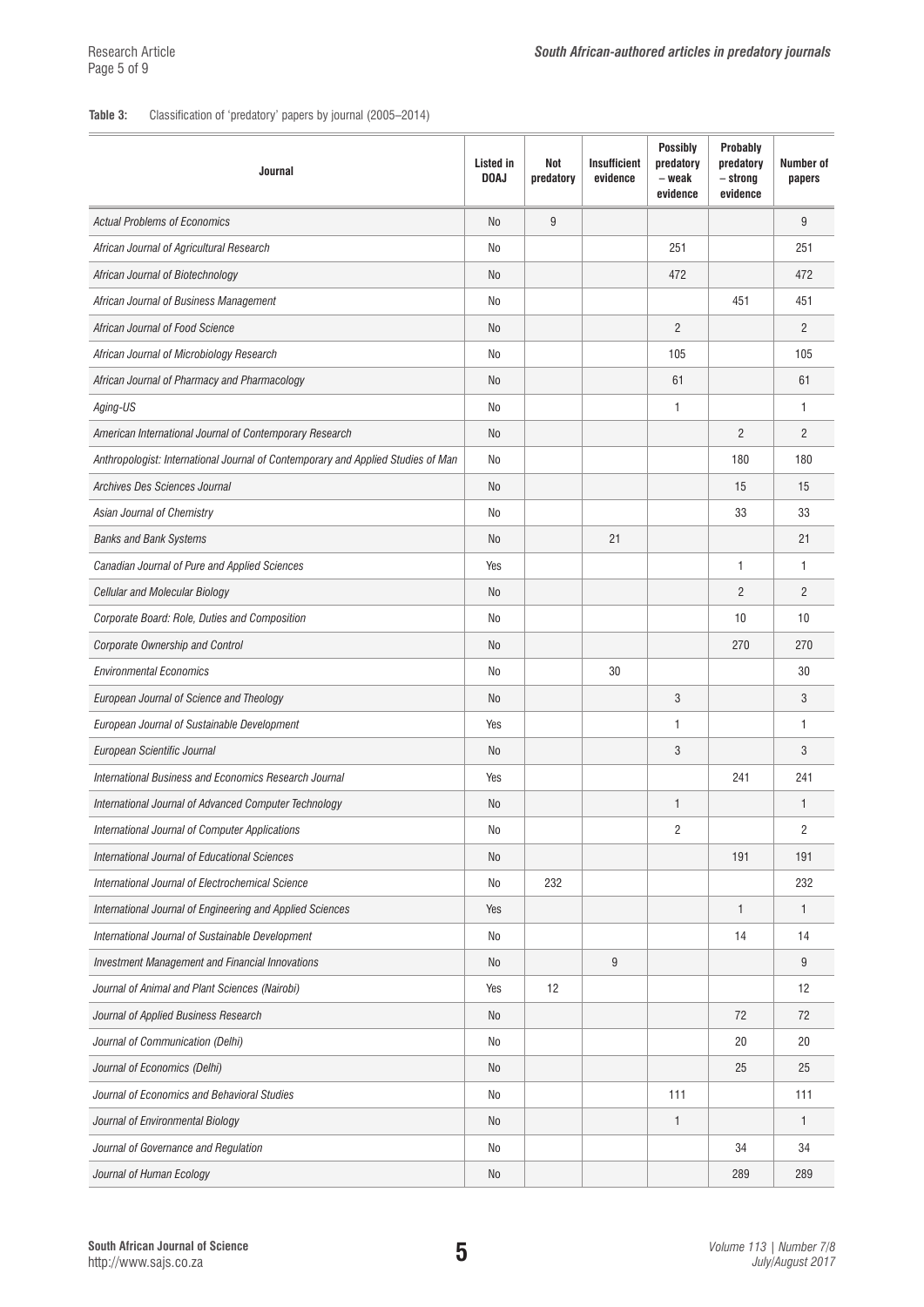#### **Table 3 continued**

| Journal                                                         | Listed in<br><b>DOAJ</b> | <b>Not</b><br>predatory | <b>Insufficient</b><br>evidence | <b>Possibly</b><br>predatory<br>- weak<br>evidence | Probably<br>predatory<br>$-$ strong<br>evidence | Number of<br>papers |
|-----------------------------------------------------------------|--------------------------|-------------------------|---------------------------------|----------------------------------------------------|-------------------------------------------------|---------------------|
| Journal of Industrial and Intelligent Information               | N <sub>0</sub>           |                         |                                 | 1                                                  |                                                 | $\mathbf{1}$        |
| Journal of Information Management                               | N <sub>0</sub>           |                         | $\mathbf{1}$                    |                                                    |                                                 | $\mathbf{1}$        |
| Journal of Media and Communication Studies                      | No                       |                         | 1                               |                                                    |                                                 | 1                   |
| Journal of Medicinal Plants Research                            | No                       |                         |                                 |                                                    | 98                                              | 98                  |
| Journal of Natural Products (India)                             | No                       |                         |                                 |                                                    | $\overline{2}$                                  | $\overline{c}$      |
| Journal of Physical Therapy Science                             | N <sub>0</sub>           |                         |                                 |                                                    | $\mathbf{1}$                                    | $\mathbf{1}$        |
| Journal of Psychology (Delhi)                                   | No                       |                         |                                 |                                                    | 12                                              | 12                  |
| Journal of Social Sciences                                      | N <sub>0</sub>           |                         |                                 |                                                    | 502                                             | 502                 |
| Journal of Sociology and Social Anthropology                    | No                       |                         |                                 |                                                    | 68                                              | 68                  |
| Mathematical and Computational Applications                     | N <sub>0</sub>           | 21                      |                                 |                                                    |                                                 | 21                  |
| <b>Mediterranean Journal of Social Sciences</b>                 | No                       |                         |                                 |                                                    | 72                                              | 72                  |
| Oncotarget                                                      | No.                      |                         |                                 |                                                    | $\overline{2}$                                  | $\overline{2}$      |
| Problems and Perspectives in Management                         | No                       |                         |                                 |                                                    | 68                                              | 68                  |
| Risk Governance and Control: Financial Markets and Institutions | N <sub>0</sub>           |                         |                                 |                                                    | 42                                              | 42                  |
| Romanian Biotechnological Letters                               | No                       |                         |                                 |                                                    | $\mathbf{1}$                                    | $\mathbf{1}$        |
| Scientific Research and Essays                                  | N <sub>0</sub>           |                         |                                 |                                                    | 73                                              | 73                  |
| Studies of Tribes and Tribals                                   | N <sub>0</sub>           |                         |                                 |                                                    | 66                                              | 66                  |
| <b>Studies on Ethno-Medicine</b>                                | N <sub>0</sub>           |                         |                                 |                                                    | 32                                              | 32                  |
| Technics Technologies Education Management                      | No                       |                         |                                 |                                                    | $\mathbf{1}$                                    | $\mathbf{1}$        |
| Turkish Online Journal of Educational Technology                | No                       |                         | 3                               |                                                    |                                                 | 3                   |
| <b>Total</b>                                                    |                          | 274                     | 65                              | 1015                                               | 2891                                            | 4245                |

*DOAJ, Directory of Open Access Journals*

A cursory inspection of data presented in Figure 1 shows that the biggest increase has occurred in more recent years – especially since 2011. This is specifically true for article output in those journals that we have classified as being probably predatory.



*Source: SA Knowledgebase, CREST*

**Figure 1:** Increase in number of papers published by South African authors in predatory journals (2005–2014).

In the remainder of the paper we present further analyses of these results by university and subject category.

# *The spread of predatory publishing by university*

Is predatory publishing in South African higher education confined to certain universities only? To address this question we disaggregated the number of papers by university. The results (Table 4) show that academics at all South African universities are engaging in this practice. But is predatory publishing more prevalent at some universities than others? In order to achieve a comparison across universities that differ in size (amongst other things) we decided to normalise the number of articles in predatory journals by the total article production of universities for this period. The results reveal quite large differences.

If we focus on the first two columns of Table 4 (strong evidence category), small proportions of papers (less than the mean of 2.5%) were produced at the major research universities (the Universities of Cape Town, Stellenbosch, Pretoria, the Witwatersrand, Rhodes, KwaZulu-Natal, Free State and Western Cape) and one comprehensive university – Nelson Mandela University. At the other end of the spectrum we find that relatively large proportions (more than 10%) of all papers produced over the past 10 years at Walter Sisulu University (WSU), Mangosuthu University of Technology (MUT), University of Fort Hare (UFH), University of Venda (UNIVEN), Durban University of Technology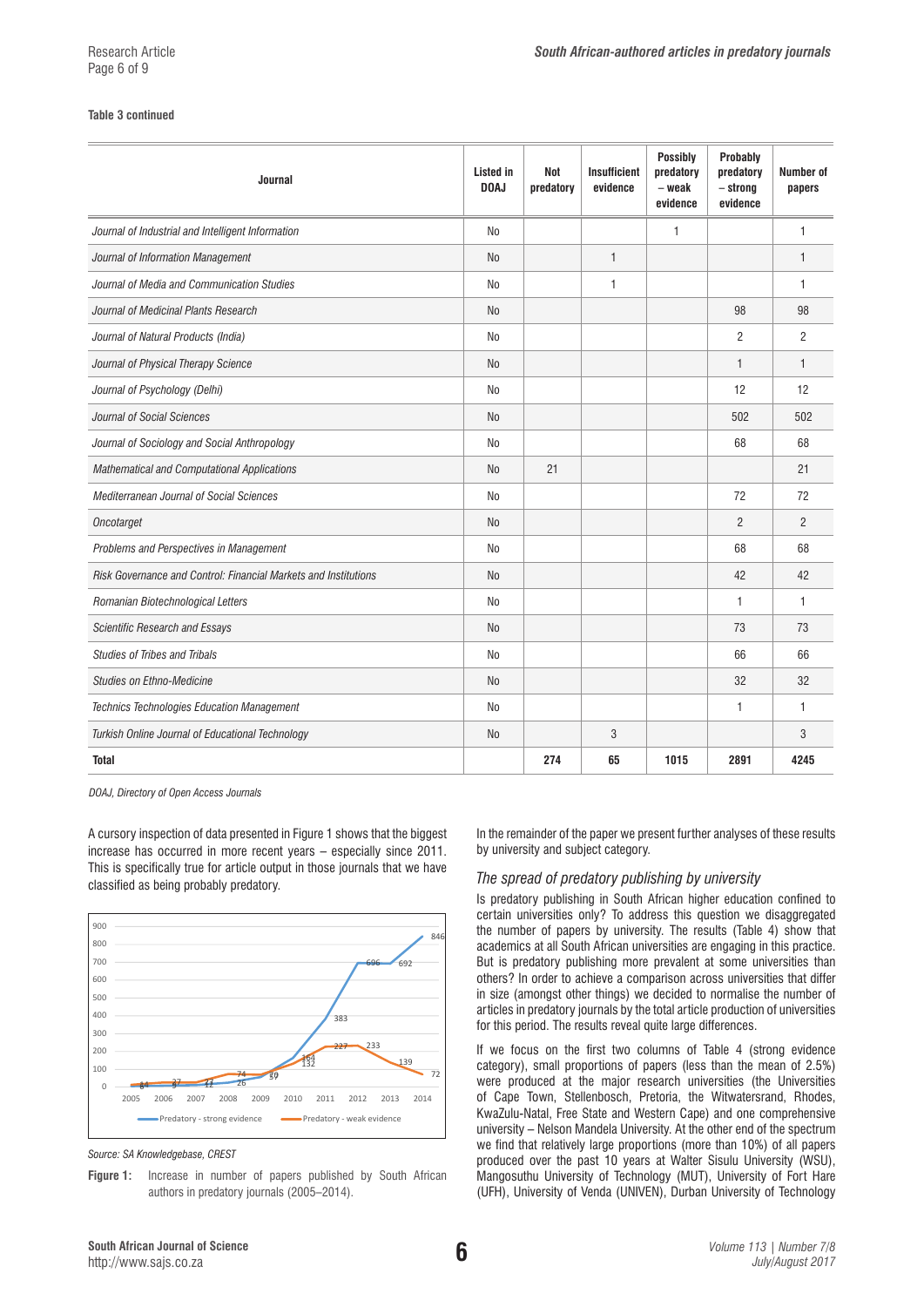(DUT), Central University of Technology, Cape Peninsula University of Technology (CPUT), University of Limpopo (UL), University of Zululand, University of Johannesburg and Vaal University of Technology appeared in predatory journals. The pattern of predatory publishing in the category of 'possibly predatory journals' (weak evidence) is mostly similar with UFH, MUT, WSU, DUT, CPUT, UNIVEN and UL recording proportions of papers significantly above the national average.

# *Predatory publishing by scientific field*

Our final analysis focused on the subject categories or scientific fields in which these papers were published. Using the link between journal title and subject field (as in the Thomson Reuters Web of Science database), each predatory journal was linked to a single subject category or scientific field. Although the assignment of journals to a single subject category is not always straightforward (even though we have utilised a category entitled 'Multidisciplinary science'), we believe that the general picture that emerged from this analysis presents a reasonably accurate picture of the spread of papers by subject category. We confined this analysis to journals classified as 'probably predatory'.

The distribution by field for papers published in the journals that we have classified as 'probably predatory' (strong evidence) shows that articles in the social sciences and humanities and the economic and management sciences dominate (Figure 2). This result is consistent with our disaggregation by university and why predatory publishing at some of the top research universities with large medical and natural sciences faculties is less common. Of course, the bigger question is why predatory publishing in South Africa is seemingly more prevalent in the broad field of the human sciences rather than in other fields.

**Table 4:** Classification of 'predatory' papers by South African university (2005–2014)

| <b>University</b> | Predatory-<br>strong evidence | Share of total<br>papers | Predatory - weak<br>evidence | <b>Share of total</b><br>papers | Total 'predatory' | <b>Share of total</b><br>papers | <b>Total number of</b><br>papers |
|-------------------|-------------------------------|--------------------------|------------------------------|---------------------------------|-------------------|---------------------------------|----------------------------------|
| <b>CPUT</b>       | 107                           | 7.9%                     | 80                           | 5.9%                            | 187               | 13.8%                           | 1358                             |
| <b>CUT</b>        | 71                            | 13.4%                    | 11                           | 2.1%                            | 82                | 15.5%                           | 528                              |
| <b>DUT</b>        | 86                            | 10.5%                    | 51                           | 6.2%                            | 137               | 16.7%                           | 819                              |
| <b>MUT</b>        | 22                            | 16.3%                    | 13                           | 9.6%                            | 35                | 25.9%                           | 135                              |
| <b>NMMU</b>       | 41                            | 1.8%                     | 8                            | 0.4%                            | 49                | 2.2%                            | 2268                             |
| <b>NWU</b>        | 357                           | 4.7%                     | 51                           | 0.7%                            | 408               | 5.4%                            | 7520                             |
| <b>RU</b>         | 11                            | 0.3%                     | 18                           | 0.4%                            | 29                | 0.7%                            | 4286                             |
| SU                | 126                           | 0.9%                     | 20                           | 0.1%                            | 146               | 1.0%                            | 14005                            |
| <b>TUT</b>        | 93                            | 4.5%                     | 26                           | 1.3%                            | 119               | 5.8%                            | 2051                             |
| UCT               | 40                            | 0.3%                     | $\overline{4}$               | 0.0%                            | 44                | 0.3%                            | 14533                            |
| <b>UFH</b>        | 220                           | 14.7%                    | 160                          | 10.7%                           | 380               | 25.4%                           | 1496                             |
| <b>UFS</b>        | 115                           | 1.9%                     | 36                           | 0.6%                            | 151               | 2.5%                            | 6105                             |
| UJ                | 224                           | 4.3%                     | 18                           | 0.3%                            | 242               | 4.6%                            | 5256                             |
| <b>UKZN</b>       | 269                           | 1.9%                     | 167                          | 1.2%                            | 436               | 3.0%                            | 14449                            |
| UL                | 151                           | 7.7%                     | 68                           | 3.5%                            | 219               | 11.2%                           | 1960                             |
| <b>UNISA</b>      | 546                           | 6.9%                     | 44                           | 0.6%                            | 590               | 7.5%                            | 7863                             |
| <b>UNIVEN</b>     | 164                           | 14.9%                    | 74                           | 6.7%                            | 238               | 21.7%                           | 1097                             |
| UP                | 108                           | 0.7%                     | 74                           | 0.5%                            | 182               | 1.2%                            | 15348                            |
| <b>UWC</b>        | 50                            | 1.3%                     | 25                           | 0.7%                            | 75                | 2.0%                            | 3801                             |
| UZ                | 33                            | 3.7%                     | 22                           | 2.4%                            | 55                | 6.1%                            | 900                              |
| <b>VUT</b>        | 42                            | 7.3%                     | 12                           | 2.1%                            | 54                | 9.4%                            | 573                              |
| <b>WITS</b>       | 63                            | 0.5%                     | 32                           | 0.2%                            | 95                | 0.7%                            | 12929                            |
| WSU               | 76                            | 16.0%                    | 43                           | 9.1%                            | 119               | 25.1%                           | 475                              |
| Total             | 3015                          | 2.5%                     | 1057                         | 0.9%                            | 4072              | 3.4%                            | 119755                           |

*Source: SA Knowledgebase, CREST*

*Note: The totals in this table are slightly higher than those in Table 2 because we used fractional counting of papers (which means that co-authored papers were assigned to each university)*

*CPUT, Cape Peninsula University of Technology; CUT, Central University of Technology; DUT, Durban University of Technology; MUT, Mangosuthu University of Technology; NMMU, Nelson Mandela University; NWU, North West University; RU, Rhodes University; SU, Stellenbosch University; TUT, Tshwane University of Technology; UCT, University of Cape Town; UFH, University of Fort Hare; UFS, University of the Free State; UJ, University of Johannesburg; UKZN, University of KwaZulu-Natal; UL, University of Limpopo; UNISA, University of South Africa; UNIVEN, University of Venda; UP, University of Pretoria; UWC, University of the Western Cape; UZ, University of Zululand; VUT, Vaal University of Technology; WITS, University of the Witwatersrand; WSU, Walter Sisulu University*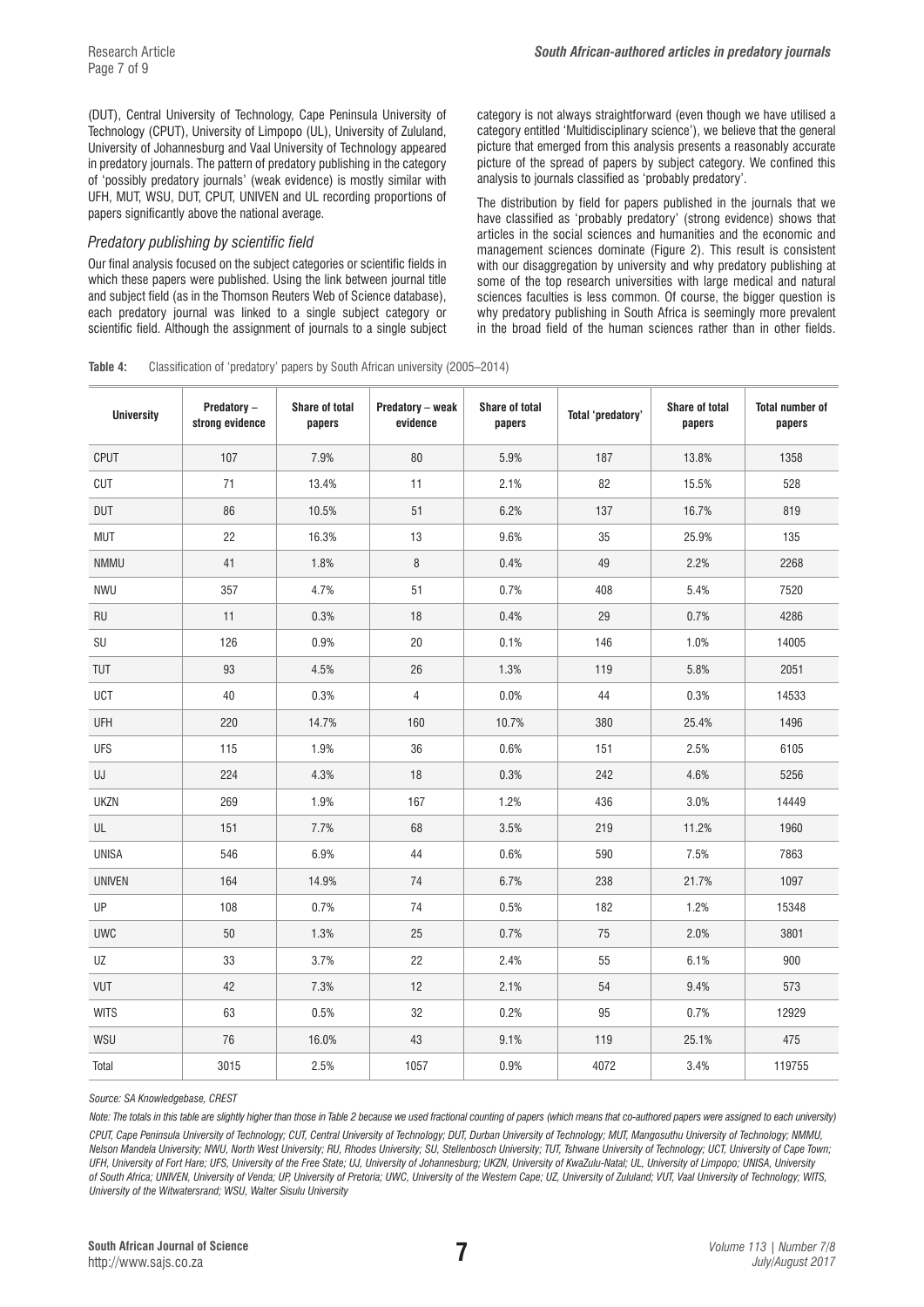

*Source: SA Knowledgebase, CREST*

# **Discussion**

Scholarly publishing in South African is strongly influenced by the DHET system of paying subsidies to universities for research publications. This, as we have argued elsewhere<sup>28</sup>, is the major driver behind the huge increase in publication output since 2005 and has become the major incentive for many academics to publish and publish as many articles as quickly as they can. If we assume that all the papers that we have identified as predatory received funding (at an average of around ZAR100 000 per full counted paper), an amount of ZAR100–R300 million (depending on whether we base our calculation on possible or probable) has been paid to universities for publications that have appeared in predatory journals, as classified by Beall. This should be cause for concern.

It is important to emphasise that it is not our view or intention to lay blame on individual academics who have published in predatory journals. There is enough evidence to indicate that many academics are quite unaware of these practices. Young and inexperienced scholars are often advised by senior academics to publish in such journals without knowing that this may compromise their academic career. It is equally important to point out that all of the 47 journals identified as predatory or possibly predatory in our database were at the time included in one of the three lists (the majority appears in the ProQuest IBSS list) recognised by the DHET for funding purposes. This means that academics (and their university research offices) were within their right to submit these papers for subsidy purposes and no 'rule' of the funding framework was violated. But this rather 'bureaucratic' position misses a main point of this article, namely that South African academics should not become complicit in predatory publishing on ethical grounds. Most of these journals do violate the basic rules of ethical publishing and research integrity and should therefore be avoided.

In a recent development, the US Federal Trade Commission has taken an interest in these 'predatory' publishers. More specifically, they have targeted the OMICS Group, a global conglomerate based in India and incorporated in Nevada that boasts more than 700 'leading-edge, peerreviewed' open access journals. All the evidence provided by Beall on OMICS makes it very clear that it is in fact a predatory publisher. As reported, 'in a historic first for the FTC, the agency is suing the company, alleging that it misrepresented the legitimacy of its publications, deceived researchers, and obfuscated sizeable publication fees'29.

The results of our study have consequences at the systemic, institutional and individual levels.

At the systemic level, national departments and agencies such as the DHET, Council on Higher Education and the National Research Foundation will have to take actions to ensure that predatory publishing does not become the norm at South African universities – especially in the human sciences – and compromise the quality of scientific and scholarly publishing in the country.

Arguably the main responsibility lies with the DHET who will have to take a stand on whether it will in the future fund papers that have appeared in journals that have been unequivocally identified to meet all or most of the criteria of a predatory journal. Their response to the case of the *Mediterranean Journal of the Social Sciences* suggests that they would decide not to do so. In order to discourage the practice of publishing in predatory journals and in so doing bringing the South African higher education system into disrepute, we believe that the DHET should – as a matter of urgency – revisit the lists that are currently approved for subsidy purposes (most notably the IBSS) and even consider placing a moratorium on the continued accreditation of those journals that are suspected of being predatory.

But it is also an issue that the Council on Higher Education, who has the systemic responsibility to assure quality in higher education, will have to take up and act upon. Perhaps the time has come to organise a national indaba at which all universities and stakeholders are represented to discuss this issue and measures to address the 'scourge' of predatory publishing and other questionable publication practices by South African academics. And, finally, it is very clear that the National Research Foundation will have to take an explicit position on this matter as it is not inconceivable that academics, and especially young academics, could in future apply for funding and ratings with CVs that include any number of papers in predatory journals and conference proceedings. In a recent communication, the National Research Foundation has in fact released a statement about its position on predatory publishing and has reserved the right to not consider applications that show evidence of predatory practices.<sup>30</sup>

A number of South African universities have already taken steps to alert their staff to the dangers of predatory publishing, but a quick scan of university websites revealed that this applies more to the established research universities at which predatory publishing is less common. It is clear that the research offices at all South African universities need to proactively alert all their staff about the implications of predatory publishing. Equally importantly is the imperative to improve their validation procedures before papers are submitted for subsidy to the DHET. It is also important that academic librarians, who engage with academics on a daily basis, assume a responsibility in this regard.

Finally, at the individual scholar level, we argue that it is a specific responsibility for senior academics and specifically supervisors to be alert to the dangers of predatory publishing. In the same way that senior academics and supervisors inform and guide their younger colleagues and doctoral students about research ethics and the imperatives of conforming to good practice in research integrity, it now becomes an additional responsibility to guide young academics in their publication strategies and choices. Young scholars should, for example, be encouraged to consult the very useful [Think Check Submit](http://thinkchecksubmit.org/) tool that can assist them in deciding where to publish.

It is well documented<sup>14,15</sup> that younger scholars, and very often doctoral graduates, are targeted by these predatory publishers. Unless they are properly informed and guided in their publication strategies, young scholars could find themselves building a CV that is increasingly based on publishing in questionable journals. There is even the danger that, if journal articles submitted as part of a doctoral thesis (so-called 'PhD by papers') are in predatory journals, the quality assurance process of the doctorate may be compromised.

In the final analysis, it is clear that predatory publishing poses a serious challenge to science in South Africa. If it continues to increase at the rate of growth seen in the past 5 years, predatory publishing may well become accepted practice in some disciplines and at some universities. Not only will it affect the very fabric of the science system (our confidence in the

**Figure 2:** Distribution of predatory articles (number, percentage) classified as probably predatory (strong evidence) by subject category.